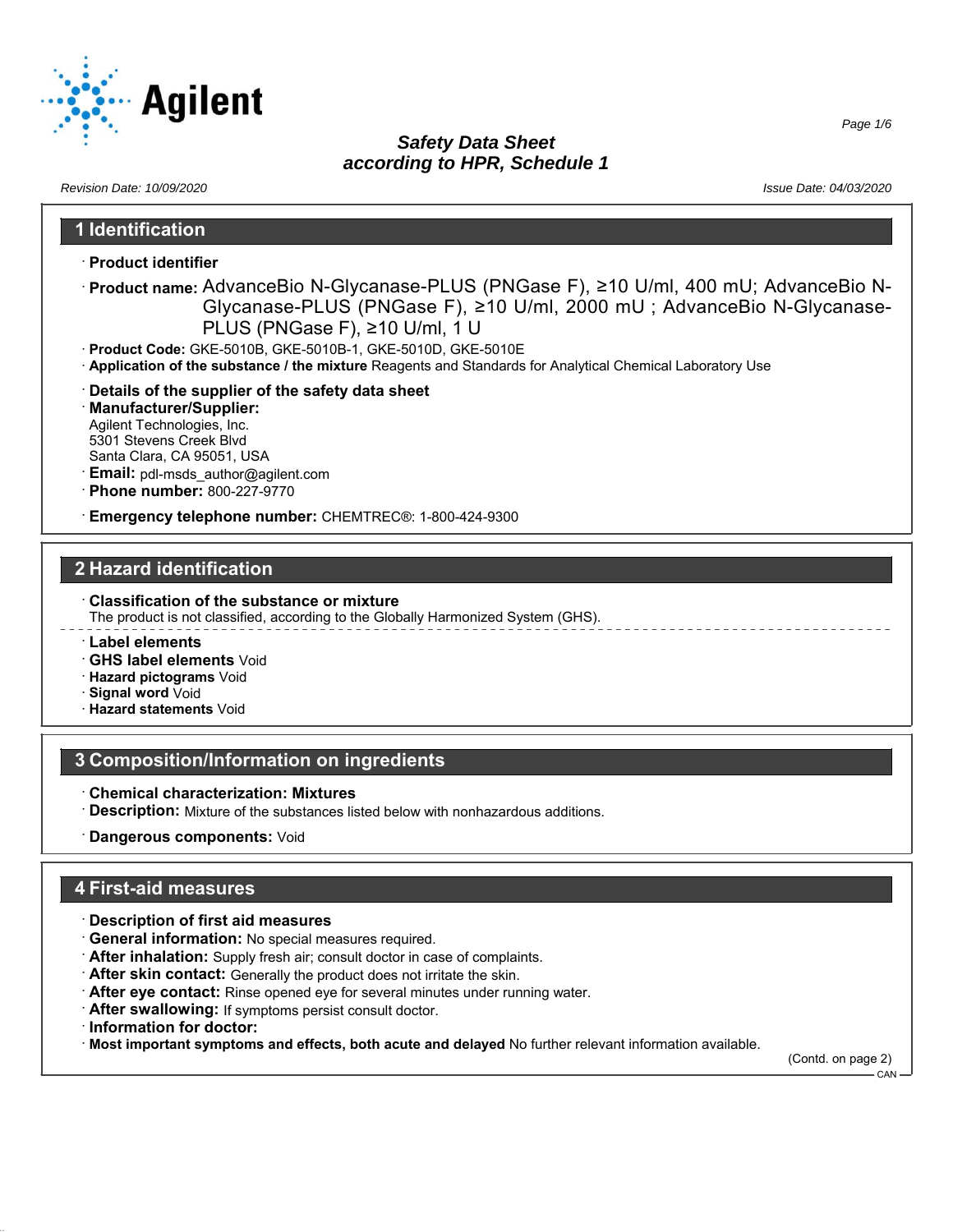*Revision Date: 10/09/2020 Issue Date: 04/03/2020*

(Contd. of page 1)

**Product name:** AdvanceBio N-Glycanase-PLUS (PNGase F), ≥10 U/ml, 400 mU; AdvanceBio N-Glycanase-PLUS (PNGase F), ≥10 U/ml, 2000 mU ; AdvanceBio N-Glycanase-PLUS (PNGase F), ≥10 U/ml, 1 U

· **Indication of any immediate medical attention and special treatment needed** No further relevant information available.

## **5 Fire-fighting measures**

- · **Extinguishing media**
- · **Suitable extinguishing agents:** Use fire fighting measures that suit the environment.
- · **Special hazards arising from the substance or mixture** No further relevant information available.
- · **Advice for firefighters**
- **Protective equipment:** No special measures required.

## **6 Accidental release measures**

- · **Personal precautions, protective equipment and emergency procedures** Wear protective gloves / eye protection / face protection.
- **Environmental precautions:** Dilute with plenty of water.
- · **Methods and material for containment and cleaning up:**
- Absorb with liquid-binding material (sand, diatomite, acid binders, universal binders, sawdust).
- **Reference to other sections**

See Section 7 for information on safe handling.

See Section 8 for information on personal protection equipment.

See Section 13 for disposal information.

## **7 Handling and storage**

- · **Handling:**
- · **Precautions for safe handling** Wear protective gloves / eye protection / face protection.
- · **Information about protection against explosions and fires:** No special measures required.
- · **Conditions for safe storage, including any incompatibilities**
- · **Storage:**
- · **Requirements to be met by storerooms and receptacles:** No special requirements.
- · **Information about storage in one common storage facility:** Not required.
- · **Further information about storage conditions:** None.
- · **Specific end use(s)** No further relevant information available.

## **8 Exposure controls/ Personal protection**

· **Additional information about design of technical systems:** No further data; see item 7.

- · **Control parameters**
- · **Components with limit values that require monitoring at the workplace:**

The product does not contain any relevant quantities of materials with critical values that have to be monitored at the workplace. · **Additional information:** The lists that were valid during the creation were used as basis.

- · **Exposure controls**
- · **Personal protective equipment:**
- · **General protective and hygienic measures:** The usual precautionary measures for handling chemicals should be followed.

(Contd. on page 3)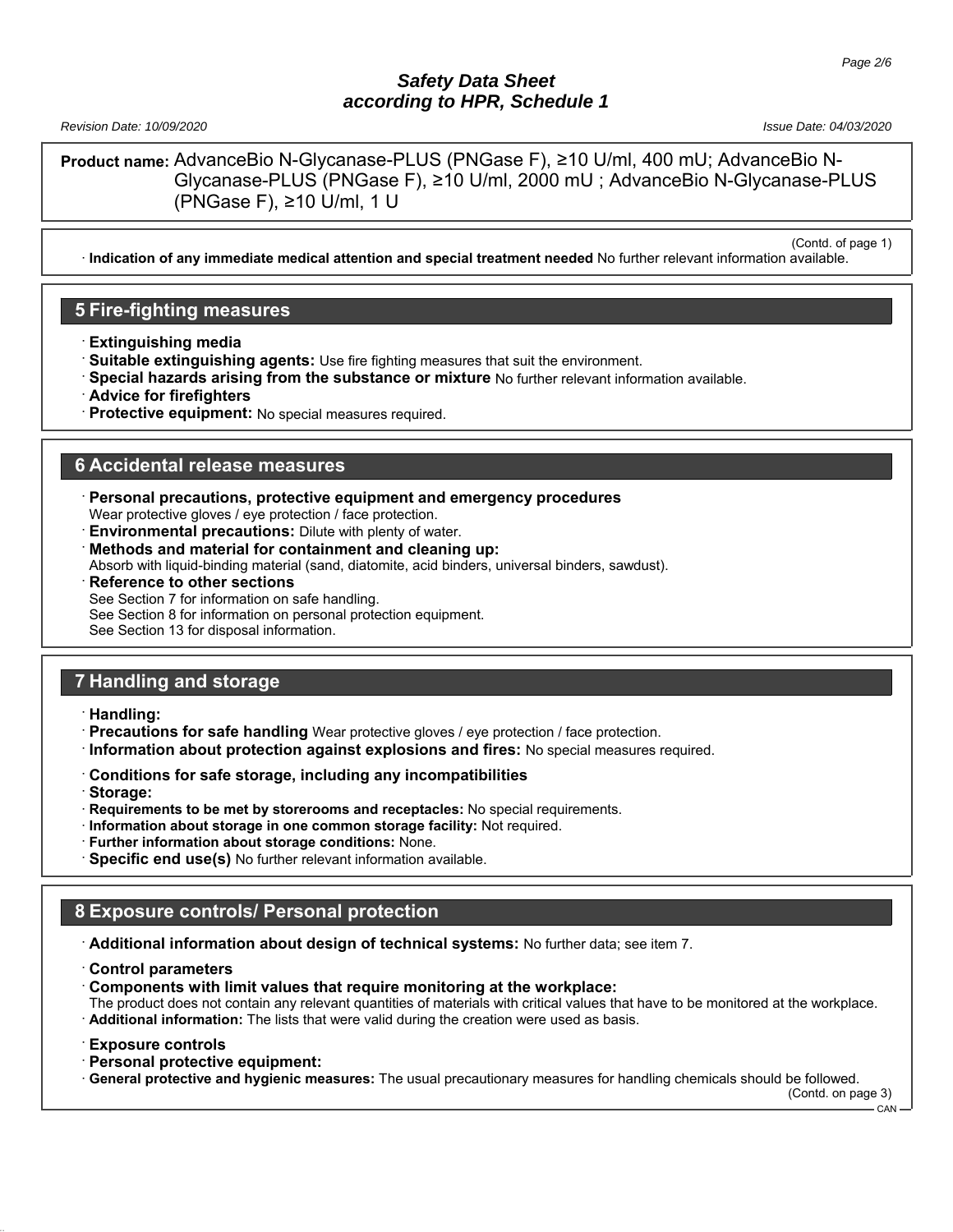*Revision Date: 10/09/2020 Issue Date: 04/03/2020*

**Product name:** AdvanceBio N-Glycanase-PLUS (PNGase F), ≥10 U/ml, 400 mU; AdvanceBio N-Glycanase-PLUS (PNGase F), ≥10 U/ml, 2000 mU ; AdvanceBio N-Glycanase-PLUS (PNGase F), ≥10 U/ml, 1 U

(Contd. of page 2)

· **Breathing equipment:** Not required.

· **Protection of hands:**

The glove material has to be impermeable and resistant to the product/ the substance/ the preparation.

Selection of the glove material on consideration of the penetration times, rates of diffusion and the degradation

· **Material of gloves** Wear suitable gloves.

· **Penetration time of glove material**

The exact break through time has to be found out by the manufacturer of the protective gloves and has to be observed.

· **Eye protection:** Wear eye protection / face protection.

| 9 Physical and chemical properties                       |                                               |
|----------------------------------------------------------|-----------------------------------------------|
| Information on basic physical and chemical properties    |                                               |
| <b>General Information</b>                               |                                               |
| · Appearance:                                            |                                               |
| Form:                                                    | Liquid                                        |
| Color:                                                   | Colorless                                     |
| Odor:                                                    | Characteristic                                |
| Odor threshold:                                          | Not determined.                               |
| pH-value at 20 °C:                                       | 7.5                                           |
| <b>Change in condition</b>                               |                                               |
| <b>Melting point/Melting range:</b>                      | 0 °C                                          |
| <b>Boiling point/Boiling range:</b>                      | 100 °C                                        |
| <b>Flash point:</b>                                      | Not applicable.                               |
| <b>Flammability (solid, gaseous):</b>                    | Not applicable.                               |
| <b>Decomposition temperature:</b>                        | Not determined.                               |
| Auto igniting:                                           | Product is not selfigniting.                  |
| Danger of explosion:                                     | Product does not present an explosion hazard. |
| <b>Explosion limits:</b>                                 |                                               |
| Lower:                                                   | Not determined.                               |
| Upper:                                                   | Not determined.                               |
| Vapor pressure at 20 °C:                                 | 23 hPa                                        |
| Density at 20 °C:                                        | 1 $q/cm3$                                     |
| <b>Relative density</b>                                  | Not determined.                               |
| · Vapor density                                          | Not determined.                               |
| <b>Evaporation rate</b>                                  | Not determined.                               |
| Solubility in / Miscibility with                         |                                               |
| Water:                                                   | Fully miscible.                               |
| Partition coefficient (n-octanol/water): Not determined. |                                               |
| Viscosity:                                               |                                               |
| Dynamic at 20 °C:                                        | 0.952 mPas                                    |
| Kinematic:                                               | Not determined.                               |
|                                                          | (Contd. on page 4)                            |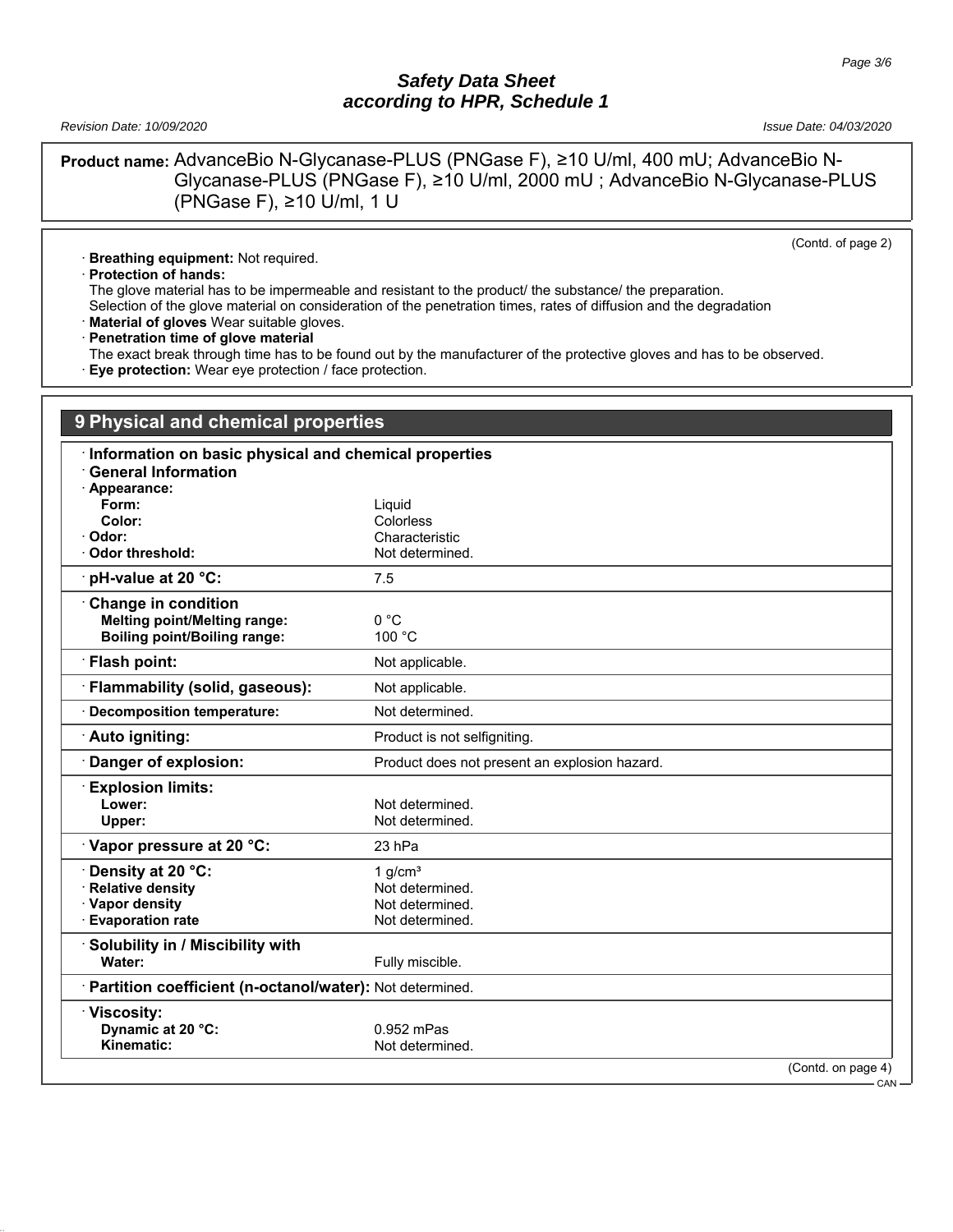*Revision Date: 10/09/2020 Issue Date: 04/03/2020*

(Contd. of page 3)

**Product name:** AdvanceBio N-Glycanase-PLUS (PNGase F), ≥10 U/ml, 400 mU; AdvanceBio N-Glycanase-PLUS (PNGase F), ≥10 U/ml, 2000 mU ; AdvanceBio N-Glycanase-PLUS (PNGase F), ≥10 U/ml, 1 U

#### · **Solvent content: Water:** 99.4 %

**Solids content:** 0.6 %

**Other information** No further relevant information available.

# **10 Stability and reactivity**

· **Reactivity** No further relevant information available.

- · **Chemical stability**
- · **Thermal decomposition / conditions to be avoided:** No decomposition if used according to specifications.
- · **Possibility of hazardous reactions** No dangerous reactions known.
- · **Conditions to avoid** No further relevant information available.
- · **Incompatible materials:** No further relevant information available.
- · **Hazardous decomposition products:** No dangerous decomposition products known.

#### **11 Toxicological information**

#### · **Information on toxicological effects**

- · **Acute toxicity:**
- · **Primary irritant effect:**
- · **on the skin:** May be harmful in contact with skin.
- · **on the eye:** No irritating effect.
- · **Sensitization:** No sensitizing effects known.
- · **Additional toxicological information:**

The product is not subject to classification according to internally approved calculation methods for preparations: When used and handled according to specifications, the product does not have any harmful effects according to our experience and the information provided to us.

#### · **Carcinogenic categories**

· **IARC (International Agency for Research on Cancer)**

None of the ingredients is listed.

· **NTP (National Toxicology Program)**

None of the ingredients is listed.

## **12 Ecological information**

- · **Toxicity**
- · **Aquatic toxicity:** No further relevant information available.
- · **Persistence and degradability** No further relevant information available.
- · **Behavior in environmental systems:**
- · **Bioaccumulative potential** No further relevant information available.
- **Mobility in soil** No further relevant information available.
- · **Additional ecological information:**
- General notes: Not hazardous for water.

(Contd. on page 5)

CAN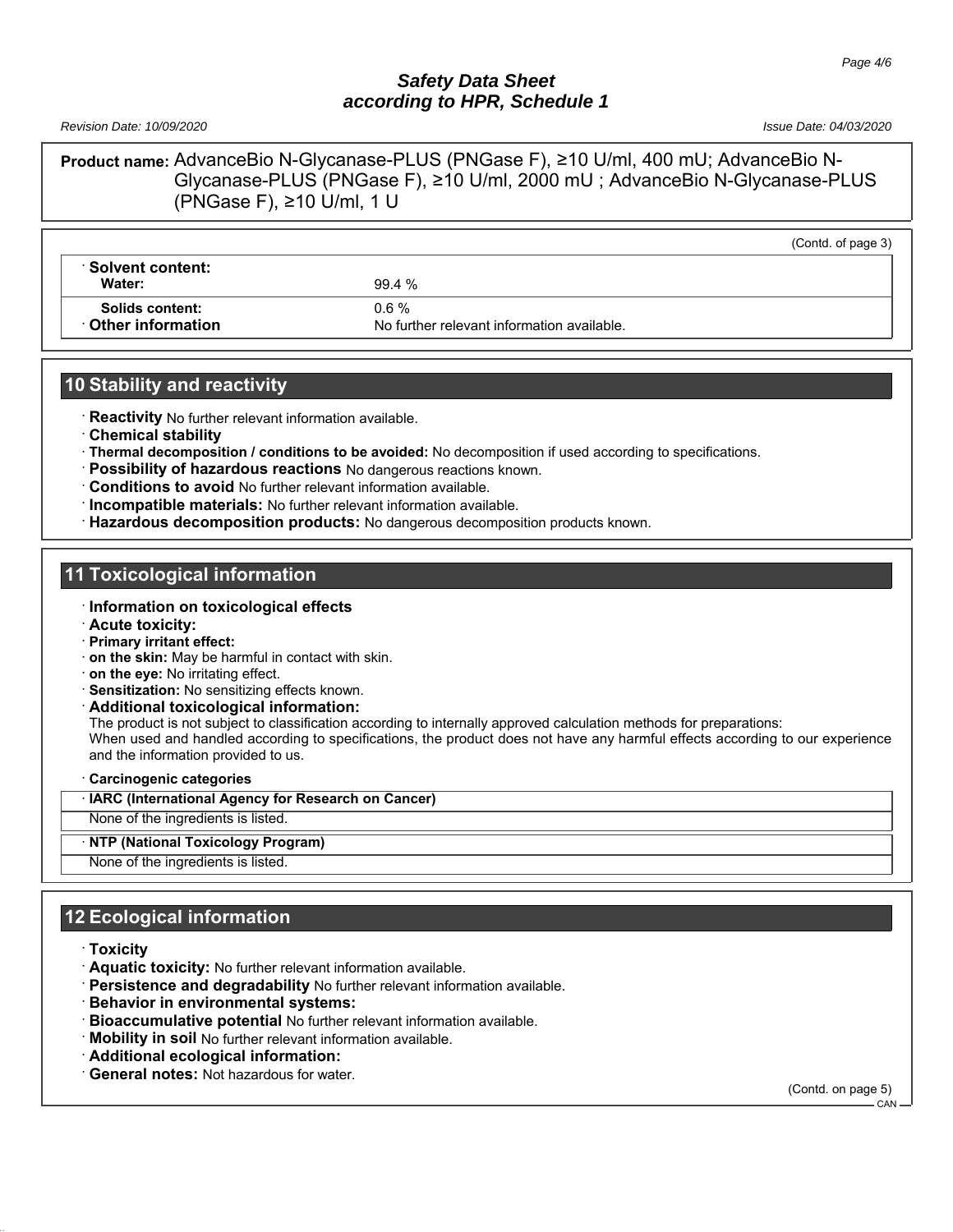*Revision Date: 10/09/2020 Issue Date: 04/03/2020*

**Product name:** AdvanceBio N-Glycanase-PLUS (PNGase F), ≥10 U/ml, 400 mU; AdvanceBio N-Glycanase-PLUS (PNGase F), ≥10 U/ml, 2000 mU ; AdvanceBio N-Glycanase-PLUS (PNGase F), ≥10 U/ml, 1 U

(Contd. of page 4)

#### · **Results of PBT and vPvB assessment**

· **PBT:** Not applicable.

· **vPvB:** Not applicable.

· **Other adverse effects** No further relevant information available.

## **13 Disposal considerations**

- · **Waste treatment methods**
- · **Recommendation:** Dispose of contents/container in accordance with local/regional/national/international regulations.

· **Uncleaned packagings:**

- · **Recommendation:** Disposal must be made according to official regulations.
- **Recommended cleansing agent:** Water, if necessary with cleansing agents.

## **14 Transport information**

| · UN-Number                                       |                 |  |
|---------------------------------------------------|-----------------|--|
| <b>DOT/TDG, ADR, ADN, IMDG, IATA</b>              | not regulated   |  |
| · UN proper shipping name                         |                 |  |
| DOT/TDG, ADR, ADN, IMDG, IATA                     | not regulated   |  |
| Transport hazard class(es)                        |                 |  |
| DOT, ADR, ADN, IMDG, IATA                         |                 |  |
| · Class                                           | not regulated   |  |
| · Packing group                                   |                 |  |
| DOT/TDG, ADR, IMDG, IATA                          | not regulated   |  |
| <b>Environmental hazards:</b>                     | Not applicable. |  |
| · Special precautions for user                    | Not applicable. |  |
| <b>Transport in bulk according to Annex II of</b> |                 |  |
| <b>MARPOL73/78 and the IBC Code</b>               | Not applicable. |  |
| UN "Model Regulation":                            | not regulated   |  |

#### **15 Regulatory information**

· **Safety, health and environmental regulations/legislation specific for the substance or mixture** · **Sara**

Section 355 (extremely hazardous substances):

None of the ingredients is listed.

· **Section 313 (Specific toxic chemical listings):**

None of the ingredients is listed.

(Contd. on page 6)

CAN